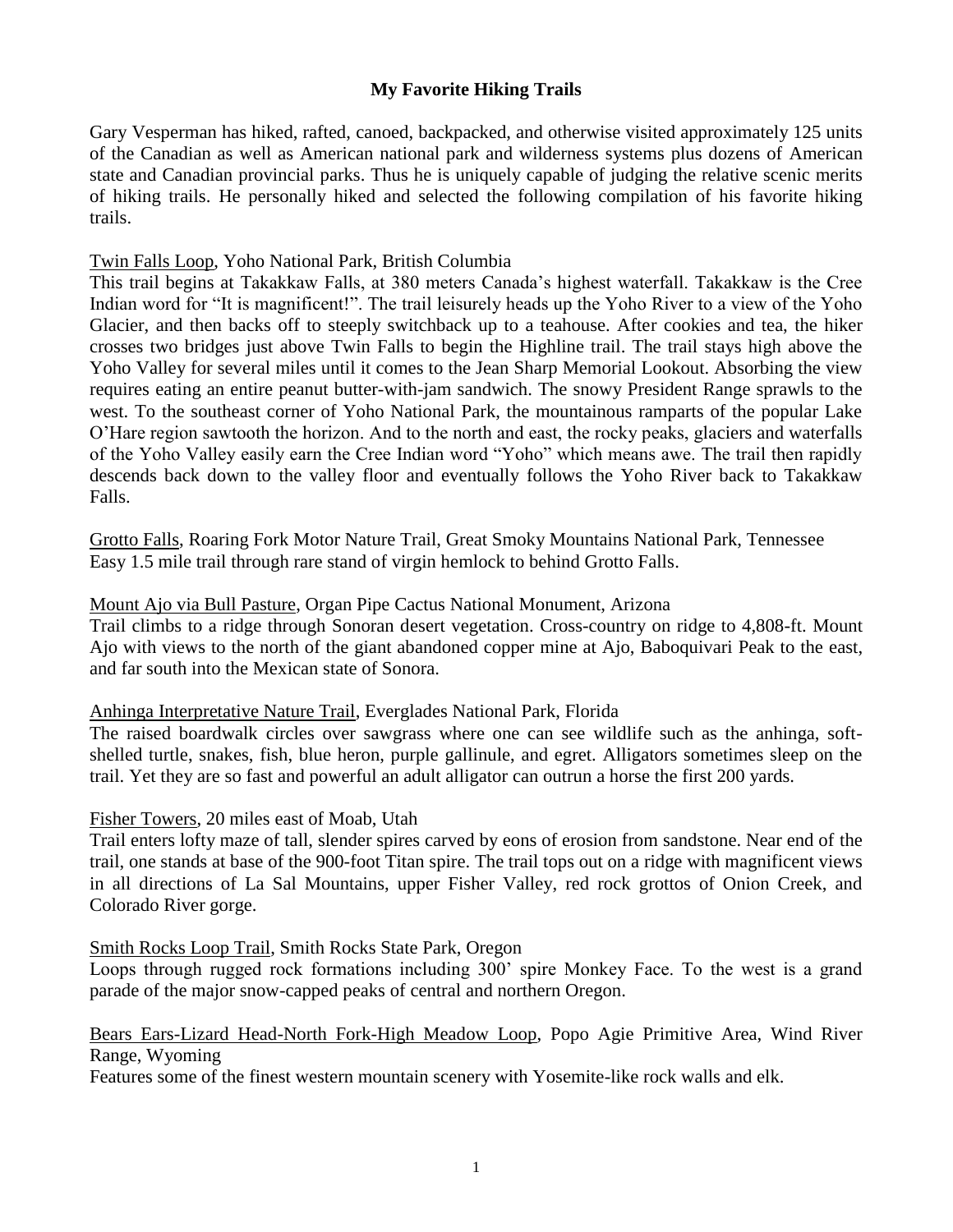### Hallett Peak, Rocky Mountains National Park, Colorado

12,713' Hallett Peak is a 4.5-mile trail climb from 9400' Bear Lake. Midway, trail overlooks pretty Dream Lake. Then winds around the Tyndall Glacier to the peak. To the east from the summit can be seen the blocky profile of 14,256' Longs Peak. To the south can be seen range after range of the Colorado Rockies.

## Devils Garden to Dark Angel, Arches National Park, Utah

A child's delight, the trail clambers over rocks and even through the Double O Arch. The trail leads to seven arches, provides views of several more, and overlooks Fin Canyon with a sweeping vista of the La Sal Mountains. Landscape Arch with its 291' span is one of the longest natural stone spans in the world. Along one stretch, the trail travels the tops of a series of slickrock fins. In places the trail travels between soaring red slickrock walls hundreds of feet high and only a few claustrophobic yards apart. At the end of the 2.3-mile trail towers the Dark Angel, an exceptionally sculptured pinnacle of ageblackened sandstone.

### Moraine Lake-Sentinel Pass-Paradise Valley, Banff National Park, Alberta

The trail climbs steeply from popular Moraine Lake through a forest of Engelmann spruce and alpine fir to enter the delicate meadows of Larch Valley. The open country up to bleak Sentinel Pass allows counting the famous Ten Peaks after which the valley is named. Fine views are offered of the rugged Wenkchemna Peaks, ice-draped summit of Mount Fay (3235 meters), and Minnestimna Lakes. The way out through Paradise Valley features the Giant Steps – a lovely cascade of small waterfalls over rocky ledges. A memorable sight can be had of the sun setting its light on the ice-capped 1200-meter north face of Mount Temple.

## Cameron Lake to Waterton Townsite, Waterton Lakes National Park, Alberta

Waterton Lakes National Park is a symbol of international congeniality. The 20-kilometer Carthew Trail has all the elements, including grizzly bears (!), that make alpine travel the pleasurable experience it is.

### Wallowa Lake State Park to Matterhorn Peak via Ice Lake, Eagle Cap Wilderness, Oregon

Trail first passes through a heavy forest of very large larch, Douglas fir, and spruce. Several small waterfalls are seen along the way. A steep climb to pretty Ice Lake, and then cross-country to the top of Matterhorn Peak, the highest peak in the Wallowas and a most beautiful mountain. Much more similar to Yosemite's El Capitan than its namesake, the top is of highly polished limestone. Its west face is a dizzying 3000' cliff.

### Whitney Portal to Mount Whitney, Sequoia National Park, California

The nearly continuous grade of the Mount Whitney trail adds a unique tinge of drama as it steadily climbs onward and upward to the summit, the highest point in the contiguous 48 states at 14,495.811 feet above sea level. (Try to imagine the US Geological Survey determining sea level to the nearest .001 feet!) The 10.5-mile trail starts at 8,300 feet in a typical Southern Sierra forest, passes by a few meadows and views of sparkling white granite buttresses, and then climbs up a classic series of switchbacks to Trail Crest Pass. The pass offers a colorful view to the west including the blue-green Hitchcock Lakes. Approaching the summit, the trail at one point becomes a 2-foot by 20-foot slab of concrete with no handrails. On one side is a sheer 1500-foot cliff, and on the other side is an extremely steep 2000-foot slope. The altitude is so high most hikers can only stagger a few feet between boulders on which to collapse gasping for breath, and the sky overhead is an intense blue-violet. The view from the summit encompasses the Kern River drainage to the west, brown Los Angeles smog drifting by to the south, and the Owens Valley to the east two vertical miles below.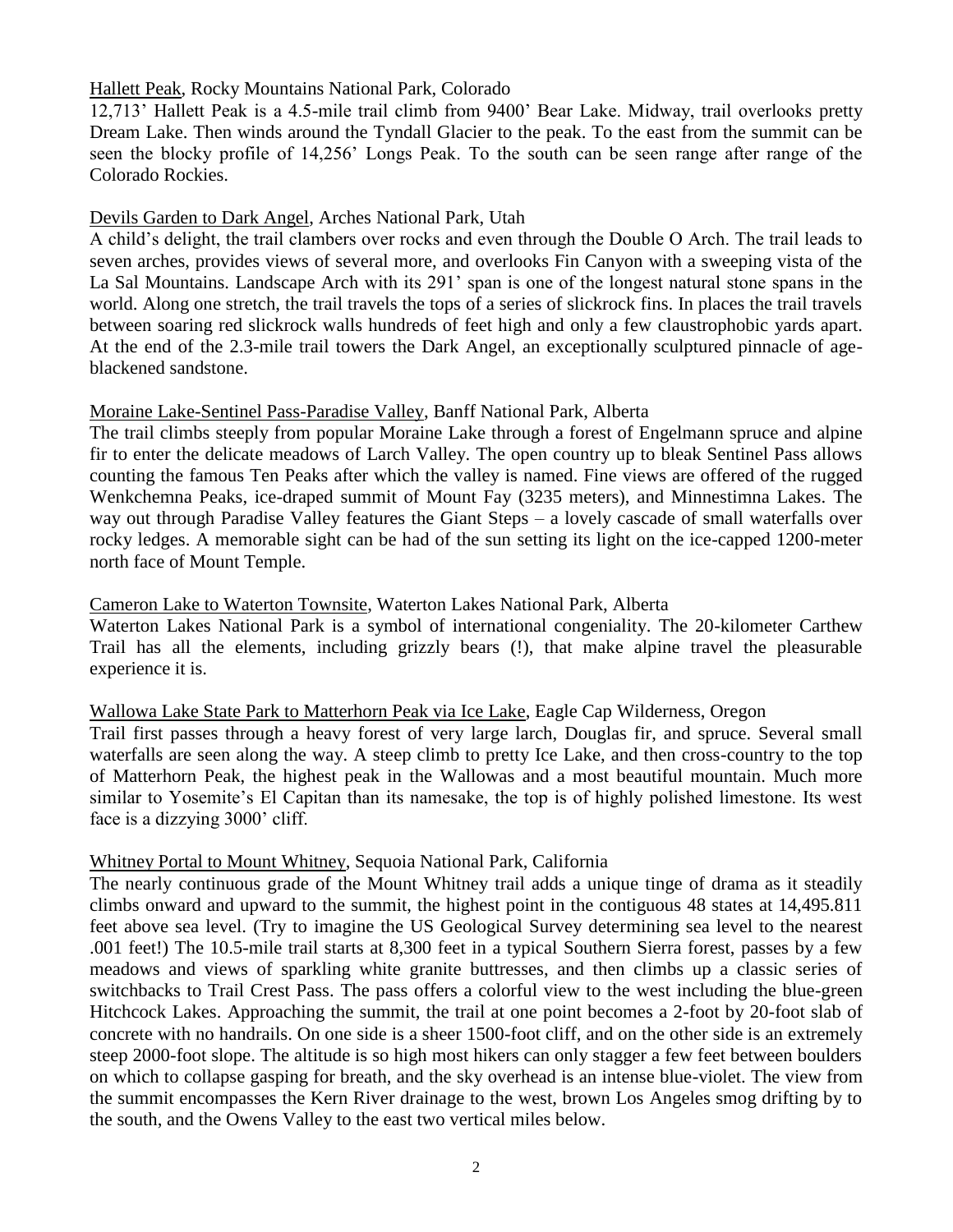## Half Dome from Happy Isles, Yosemite National Park, California

The trail starts at the forested floor of Yosemite Valley at Happy Isles, skirts both Vernal and Nevada Falls, and climbs a ladder of cables and boards up the east side of Half Dome. The top is a flat area big enough to play softball. The stomach-churning edge overlooks the nearly straight 4,600-foot drop to valley floor. In late spring when Yosemite's waterfalls are full, and the setting sun's angle is right, Nevada Falls is a spectacular curtain of falling gold.

### Rainbow Bridge, Glen Canyon National Recreation Area, Arizona

This 14-mile trail starts way up on a shoulder of Navajo Mountain, dips in and out of four ravines, and descends through Keyhole Pass into Cliff Canyon with its 1000-foot sandstone walls. A side canyon is found which leads out over cute little Redbud Pass, and then curves down Bridge Canyon between magnificent red sandstone cliffs and alcoves. The stately Rainbow Bridge is one of the largest natural arches in the world and can also be reached by boat on Lake Powell.

## Hoh River Rain Forest, Olympic National Park, Washington

If you enjoy fresh blackberries, early September is a good time to also avoid mosquitos. Most of the trail is in a lush forest which receives an average of approximately 12 feet of rain per year. The trail ends at a toe of the Blue Glacier. Elk crashing through the brush add excitement.

## Kalalau Trail, Kauai, Hawaii

The wildly romantic Kalalau Trail is justly famous for its superb scenery, enchanting valleys, and lush tropical vegetation clinging to cliffs which in places rise thousands of feet above the Pacific Ocean. The sign at the start of the 11-mile trail states "Except for some reconstruction done during 1935-1937 this is the original trail built and used by the ancient Hawaiians who inhabited Kalalau and other hanging valleys of the Na Pali Coast". The remains of stone terraces built by these people for their taro patches are encountered along the trail in the valleys and in fact are used sometimes for campsites. Feral goats and colorful rare birds are often sighted.

### Mount Abbott, Rogers Pass, Glacier National Park, British Columbia

The incredibly rugged Rogers Pass forged the final link in the Trans-Canada Highway in 1962. Scene of the world's largest avalanche control operation, howitzers keep the heavy snows of winter at bay. Even so, miles of tunnels and snow sheds are still necessary to keep open through the long winter the highway and adjacent railroad. The trail first climbs through a lush forest and then winds to the top of 8091-foot Mount Abbott. All around is a stupendous panorama of mountains and glaciers. Most striking is Matterhorn-like Mt. Sir Donald soaring 6300 feet above the valley floor. The ridge can be traversed up to 8433-foot Mount Afton for an even better view.

### Lake Louise-Beehive Loop, Banff National Park, Alberta

The Beehive trail gently climbs 2.5 miles from world-famous Lake Louise to the traditional teahouse at the Lakes of the Clouds - Mirror and Lake Agnes. A side trail leads to a fire lookout which has a magnificent view of the Bow Valley both east and west and northward up the Banff-Jasper highway. A short steep trail carries you over the Big Beehive (very descriptive) to the highline trail. Another teahouse at the Plain of Six Glaciers, a glacier overlook, and you are hiking along the shore of Lake Louise back to the Victorian Chateau Lake Louise.

# Island Lake-Beauty Lake-Beartooth Lake Loop, Beartooth Mountains, Wyoming

A local horsepacker enthusiastically suggested this classic alpine trek with wildflowers at their peak in August. Many happy days could be spent backpacking further on north.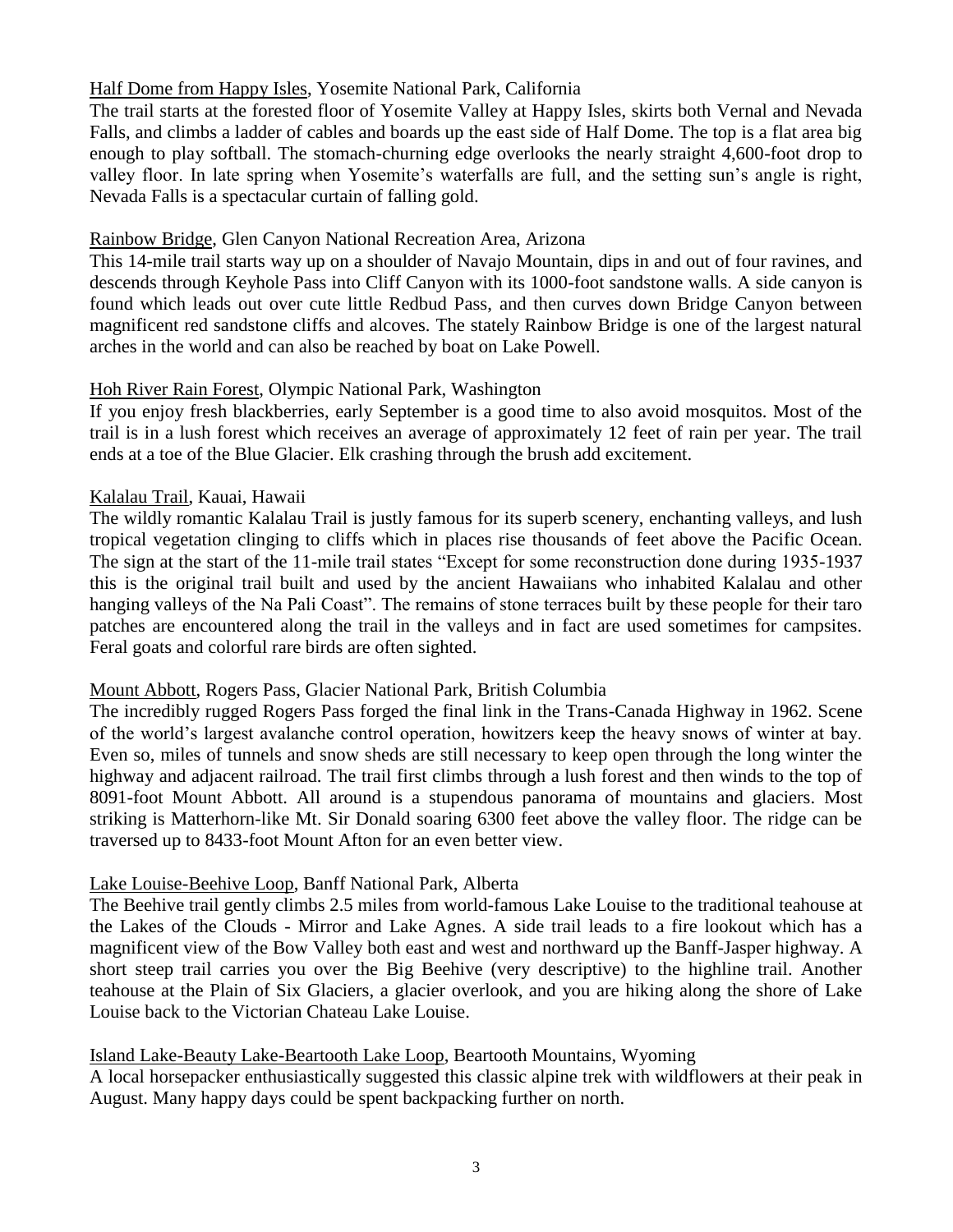## Berg Lake, Mount Robson Provincial Park, British Columbia

The 18-kilometer trail to Berg Lake is perhaps the most spectacular alpine trail on the North American continent outside of Alaska. It is a stunning sight to behold 12,972-foot Mount Robson five miles from the highway; two vertical miles from top to bottom. The trail first crosses a bridge and climbs gradually along the torrent of the Robson River. The giant mountain concentrates rain in this valley resulting in a lush micro-rain forest of Douglas fir, cedar, spruce, and hemlock. The many very large cedar trees are reminiscent of California's redwoods.

The waters of Kinney Lake, located at 4.2 kilometers from the trailhead, are milky blue from great quantities of finely ground rock fed into the Robson River by glaciers on Mount Robson. The trail passes through a scene of great devastation with many huge cedar trees snapped off by a spectacular avalanche in 1968. Then there is an excellent view of Kinney Lake and the gravel outwash area at its head. After a short steep climb up from Kinney Lake and two more crossings of the Robson River on suspension bridges, the trail begins its tortuous rise up the spectacular Valley-of-a-Thousand Falls. Earlier in the summer, hundreds of waterfalls tumble down all around. The trail parallels the narrow gorge of the thundering Robson River with three major waterfalls - White Falls, the Falls-of-the-Pool, and Emperor Falls. At various points along the trail, one cranes his or her neck at the icy summit soaring nearly two miles overhead.

After leveling off above the Valley-of-a-Thousand Falls, the trail dips down along the river again, offering the first glimpse of the majestic, snow-crusted north wall of Mount Robson. Views of the wall and its glaciers become increasingly spectacular beyond. At the low pass an icy stream splits into three tributaries, the middle of which is thoughtfully left unabridged by the Canadians. For hikers must baptize their feet in ice melt before entering the temple of Berg Lake.

Two two-mile long rivers of ice cascade down from the uppermost reaches of the mountain - Mist Glacier and Berg Glacier. The latter terminates in the turquoise blue waters of Berg Lake. The groan and rumble of these two overburdened bodies is constant, with chunks of ice calving from Berg Glacier and drifting into the lake. The icefalls sound like thunder but more impressively solid and heavy.

Cottonwood Springs to Lost Palms Oasis, Joshua Tree National Monument, California Much of the trail is along the top of a ridge offering outstanding views of the Salton Sea far below as well as colorful cliffs. At the end is a large grove of palm trees sheltered in a cozy little canyon.

### Redwood Canyon Loop, Kings Canyon National Park, California

Hikers crawl through two tunnel logs, duck in and out of the "Fallen Goliath", stroll through the nearly pure stand of sequoia trees in the Sugarbowl, and pass by the Hart Tree, the tallest of the world's four largest giant sequoia trees.

### South Kaibab, Grand Canyon National Park, Arizona

The South Kaibab is perhaps the best trail down into the Grand Canyon, one of America's premier scenic attractions. After a rain, the color show put on by alternating sun and drifting clouds can be highly photogenic. The trail occasionally switchbacks down cliffs, crosses the Colorado River on a suspension foot bridge, and ends at Phantom Ranch.

Hyndman Peak, East of Sun Valley, Idaho

Second highest peak at 12,078 feet in Idaho. Open colorful meadows with flowers in late summer. The summit offers top-of-the-world views all around of rugged mountains.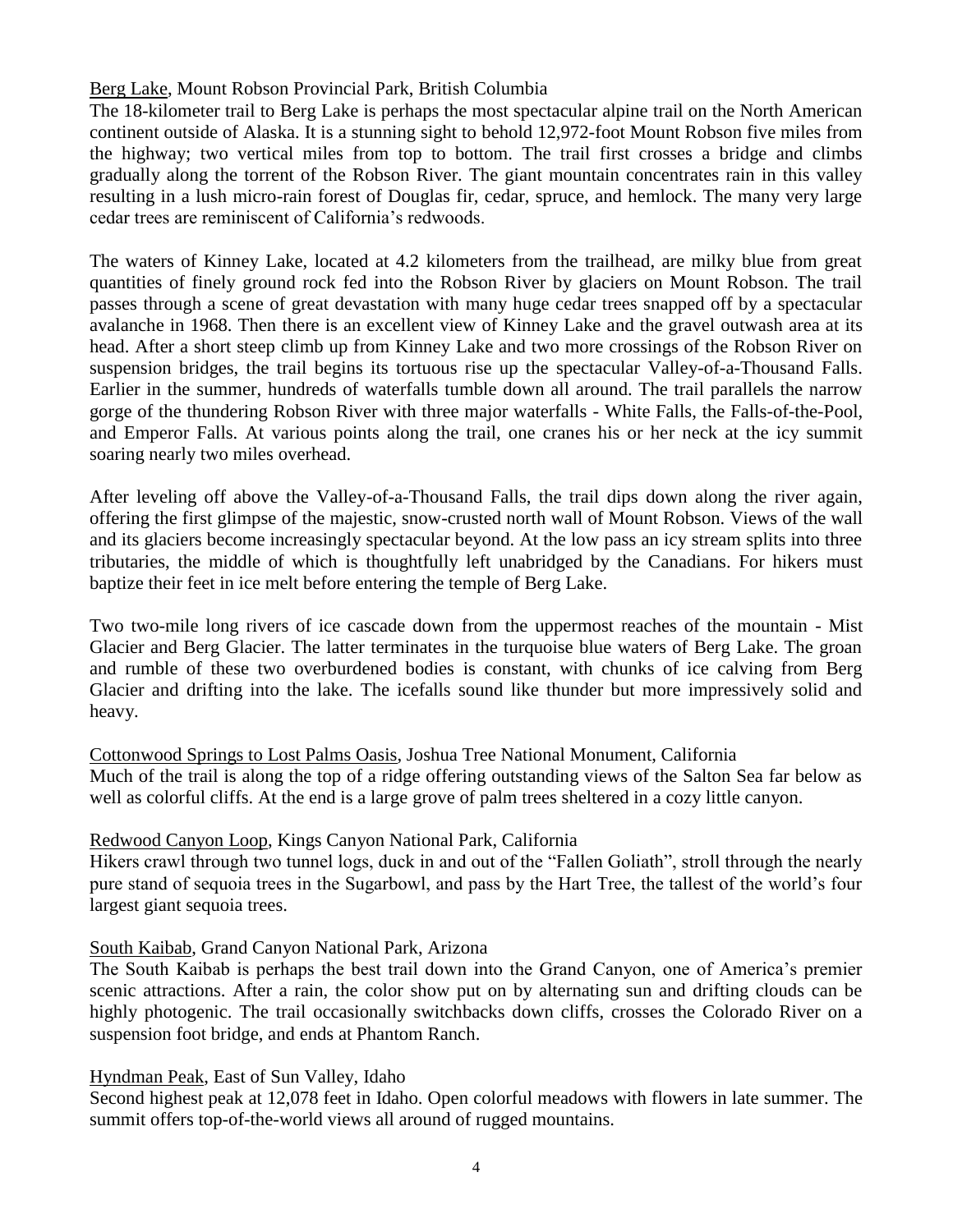### Swiftcurrent Lookout from Swiftcurrent Campground, Glacier National Park, Montana

This all-day hike is especially attractive in early September with red-berried green bushes, dark red rock outcroppings contrasting with golden meadows, and a panoramic view of the park from the strategically located lookout.

#### Bird Ridge, 26.5 miles south of Anchorage on the Seward Highway, Alaska

The trail starts almost at sea level next to Bird Creek. Flocks of birds feed on the alluvial mudflats at the mouth of the creek at low tide. The trail climbs to its first high point at 3505 feet in elevation with tremendous views of fjordlike Turnagain Arm and even the 10,000-foot snowy volcanoes Mt. Redoubt and Mt. Illiama clear across Cook Inlet. At low tide, the braided mudflats shimmer many shades of gray or silver. The snow-capped peaks of the Chugach Mountains contrast with dark rock and deep green forested valleys. Weather-beaten Sitka spruce, wildflowers, ptarmigan, and tundra plants cling to the windswept ridge.

#### Patrick's Point State Park, California

Located 25 miles north of Eureka, California, Patrick's Point is a California State Park located in the heart of California's coast redwood country. The park's dense forests of spruce, hemlock, pine, fir and red alder stretch over an ocean headland with lovely wildflower-festooned meadows. A dramatic shoreline ranging from broad sandy beaches to sheer cliffs that rise high above the Pacific Ocean offers great opportunities to explore tide pools, search for agates and driftwood, watch whales, sea lions and brilliant sunsets. The park offers several miles of hiking trails, a recreated Yurok Village, a native plant garden, visitor center, three family campgrounds, 2 group camps, a camp for hikers and bicyclists, and 3 group picnic areas.

### Shoreline Trail, Waianapanapa State Park, Maui, Hawaii

Much of the four-mile trail between the airport and Hana was built centuries ago by the early Hawaiians and is still visible in the black lava rocks. Driven by the trade winds, the crashing surf squirts columns of water through blowholes dozens of feet into the air. When the molten lava sizzled into the sea long ago, it hardened into caves, pits, arches, and other odd shapes. Hexagonal columns similar to those of Devils Postpile in the Sierras of California rise out of the water. A rare black sand beach bisects the trail in two. Early Hawaiian burial grounds add archaeological interest.

### Sliding Sands-Holua Cabin-Halemauu, Haleakala National Park, Hawaii

The world's largest dormant volcano, Haleakala crater's barren beauty contrasts strangely with the lush tropical vegetation of the Hawaiian Islands. The 12-mile trail descends rapidly from the summit to the crater floor along the accurately named Sliding Sands. The crater walls and floors are variously smothered with ash and cinder from long-gone eruptions. The attractive silversword, similar but not related to yucca, can occasionally be seen sprouting a flower stalk several feet tall. At the Holua cabin, tame nene (Hawaiian geese) gladly waddle up to share your lunch. The Halemauu Trail switchbacks 1400 feet up out of the crater to the road. (A car shuttle is recommended.) At the top of the ridge, more of the friendly nene may be found with which to share what's left of your lunch and spectacular views of the volcano's crater and east side.

### Stout Grove, Jedediah Smith Redwoods State Park, California

Stout Grove is the world's most scenic stand of redwoods. The Stout Grove has an openness and cathedral-like majesty combined with a lush, lawn-like ground cover. There are quite a few good-sized trees here, although the Stout Tree with its distinctively rippled bark dwarfs all the others. The trees are all densely packed redwoods, with no understory of tanoak or other small trees to obscure the views. A perfect, plush layer of ferns and redwood sorrel carpets the ground.